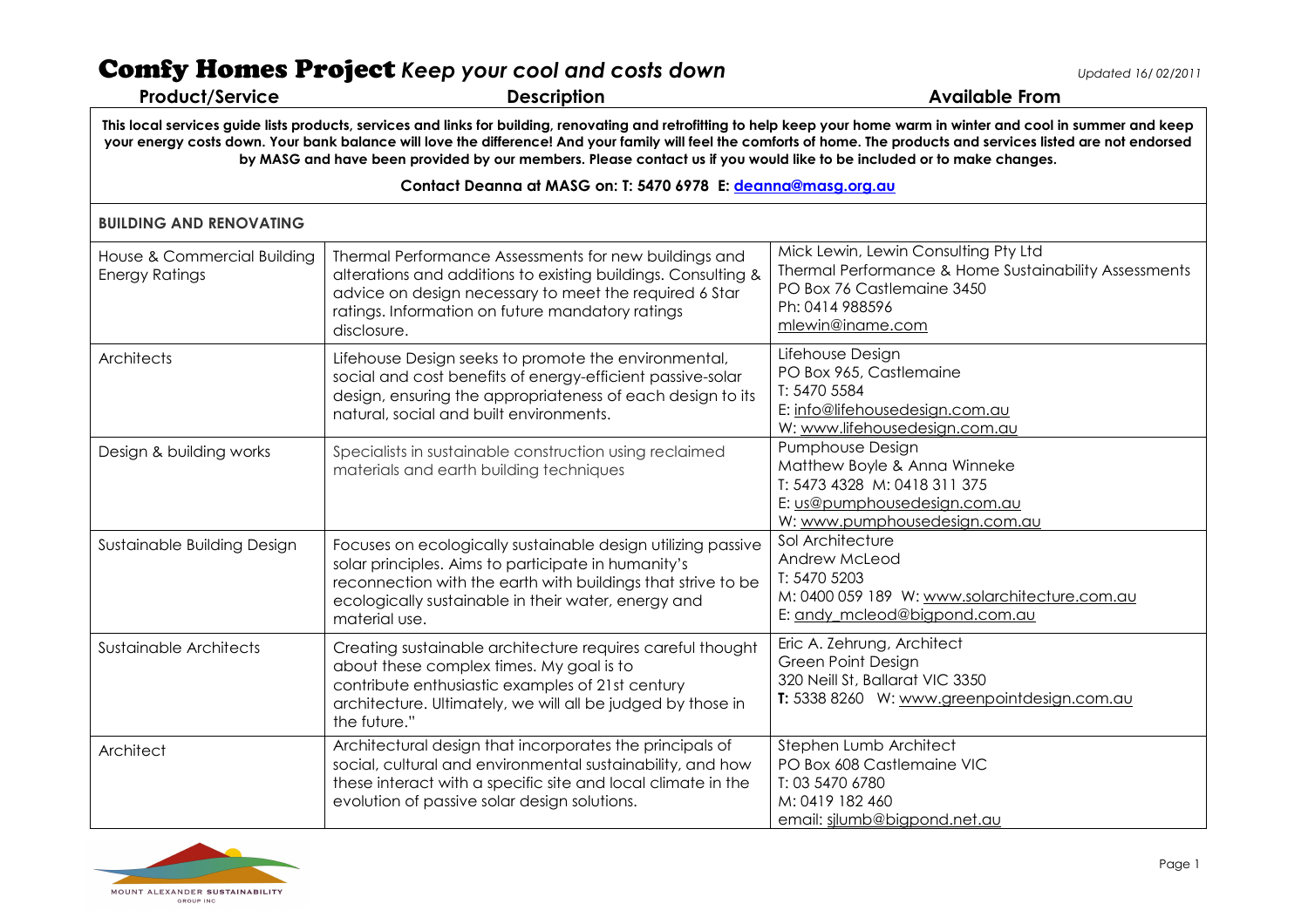| <b>Product/Service</b>                                                                                   | <b>Description</b>                                                                                                                                                                                                                             | <b>Available From</b>                                                                                                                                         |
|----------------------------------------------------------------------------------------------------------|------------------------------------------------------------------------------------------------------------------------------------------------------------------------------------------------------------------------------------------------|---------------------------------------------------------------------------------------------------------------------------------------------------------------|
| Architecture                                                                                             | The Living Architecture Centre offers open house sessions,<br>courses, workshops and a consultancy service. Visit<br>www.livingarchitecturecentre.com for further details.                                                                     | Peter Cowman<br>Living Architecture Centre<br>P.O. Box 929, Castlemaine<br>T: 9005 5833<br>E: sheltermaker@gmail.com                                          |
| Architects                                                                                               | Dedicated to minimising energy consumption and life cycle costs<br>through an integrated approach to architectural and engineering<br>design and the innovative use of materials and technology.                                               | <b>Crosby Architects</b><br>PO Box 1015, Castlemaine<br>T: 03 5472 3100 M: 0425 750 363<br>E: geoff@crosbyarchitects.com.au<br>W: www.crosbyarchitects.com.au |
| Aged care & dementia-<br>specific design, retirement<br>living, health care,<br>commercial & hospitality | Design to promote independence in the frail-aged and<br>persons with disabilities, consideration to the analysis and<br>resolution of access design issues relating to mobility,<br>dexterity, hearing ability, visual ability, and cognition. | Tim Burke, Wayfinder Design<br>PO Box 7282, Leura NSW 2780<br>T: (02) 4757 4999<br>E: tburke@wayfinderdesign.com.au<br>W: www.wayfinderdesign.com.au          |
| <b>Building work</b>                                                                                     | Local building and carpentry jobs, info on recycled &<br>local materials                                                                                                                                                                       | Ian Flavell<br>M: 0407 806 835<br>E: itflavell@gmail.com                                                                                                      |
| <b>RAL Homes</b>                                                                                         | Australian made, 5 Star Energy Rating - Building Thermal<br>Assessment can apply to all RAL Homes. Additional RAL<br>Modules can be added at any time to create a larger<br>Family Home.                                                       | Ararat, Victoria<br>T: 5352 2352<br>E: info@ralhomes.com.au<br>W: www.ralhomes.com.au                                                                         |
| <b>Budget home relocating</b>                                                                            | Experience in the relocation and retro-fitting of a house<br>and a school classroom on a very tight budget.                                                                                                                                    | Abbie Heathcote<br>T: 5470 6595<br>E: abbieheathcote@gmail.com                                                                                                |
| Sustainable Design Services                                                                              | House, garden and lifestyle sustainability                                                                                                                                                                                                     | Ian Lillington, Castlemaine<br>M: 0488 724 176                                                                                                                |
| Owner-renovators                                                                                         | Extension onto an old granite home. Huge number of<br>double-glazed Argon-filled PVC-framed windows,<br>currently without window dressings. Passive solar<br>orientation, only using wood heating, but very warm.                              | Rebecca Edwards & Jarrod Coote<br>12 High St, Harcourt<br>M: 0427 722 286                                                                                     |
| Environmentally sustainable<br>building & design                                                         | Builders & designers of environmentally sustainable homes<br>- extensions, renovations, also specialist builders of<br>rammed earth walls.                                                                                                     | EcoSustainableHomes & Rammed Earth Enterprises P/L<br>PO Box 550, Castlemaine 3450<br>W: www.ecosustainablehomes.com.au<br>T: 5470 6579                       |

#### HOME ENERGY ASSESSMENTS

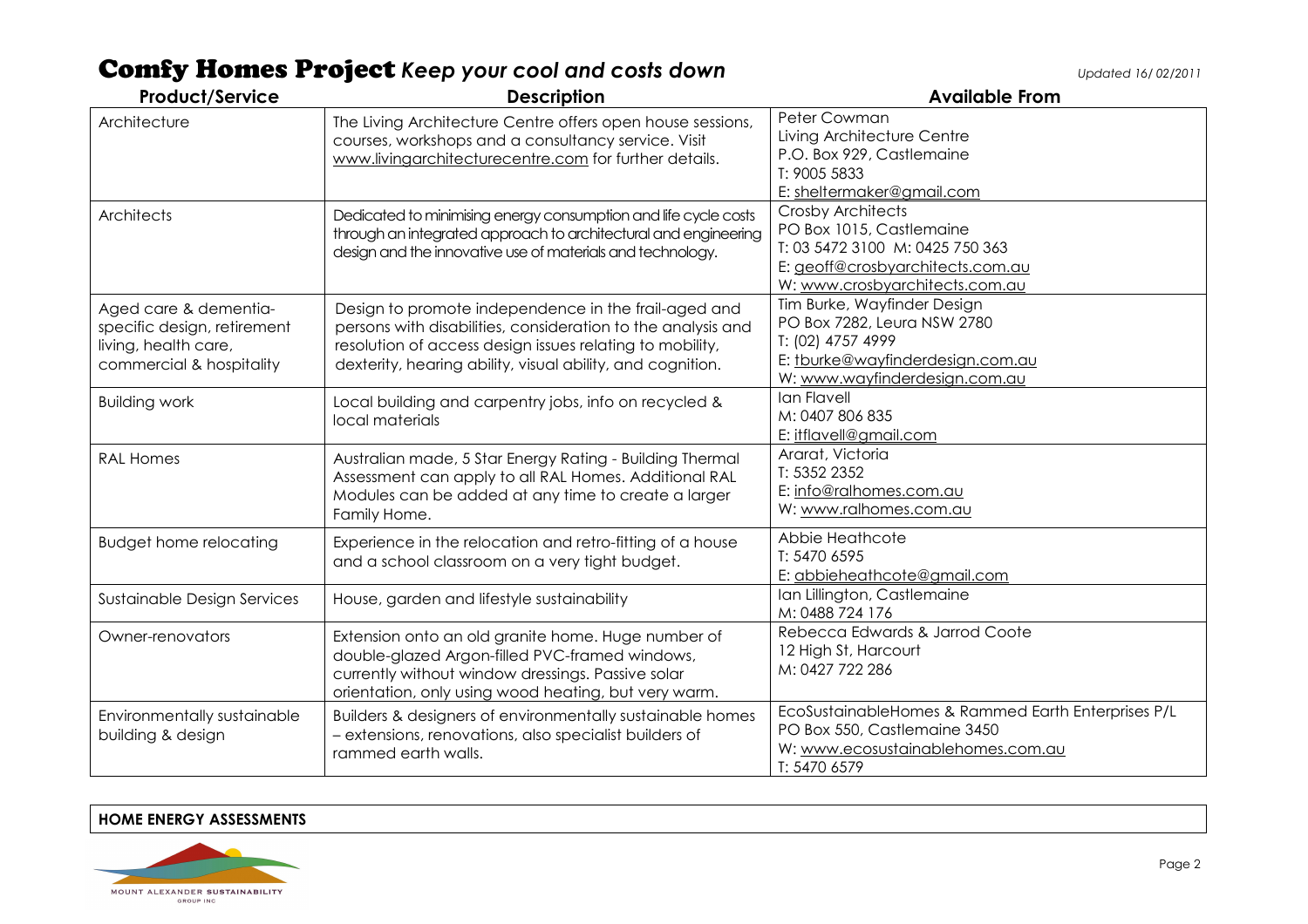| <b>Product/Service</b>                                      | <b>Description</b>                                                                                                                                                                                                                                                      | <b>Available From</b>                                                                                                                                                   |
|-------------------------------------------------------------|-------------------------------------------------------------------------------------------------------------------------------------------------------------------------------------------------------------------------------------------------------------------------|-------------------------------------------------------------------------------------------------------------------------------------------------------------------------|
| Home energy audits                                          | Increase home comfort, save on energy bills, reduce<br>greenhouse gases, renewable energy options,<br>government rebate advice                                                                                                                                          | Goldfields Home Energy Assessment Service<br>M: 0439 500 050<br>E: mireeves@gcom.net.au                                                                                 |
| Energy audits for Council<br><b>Community Care services</b> | Trained Home & Community Care workers providing home<br>audits for registered home service recipients in the Mount<br>Alexander Shire                                                                                                                                   | Marg Ridgeway<br>Mount Alexander Shire Council<br>T: 5471 1700                                                                                                          |
| Central Victoria Solar City                                 | Home energy assessment, interpreting your energy bills,<br>cooling, shading, heating, windows, draught proofing,<br>insulation, lighting & appliances. Program includes<br>optional packages such as rebates on retrofitting, solar<br>hot water and solar electricity. | Central Victoria Solar City<br>Ross Egleton, Assessor<br>3 Johnstone Street Castlemaine, VIC, 3450<br>T: 5479 1900<br>E: mountalexander@centralvictoriasolarcity.com.au |
| Powermate (currently<br>unavailable)                        | Device to measure the energy emissions of your electrical<br>appliances. Available for loan from Castlemaine Library.                                                                                                                                                   | Castlemaine Library<br>Mechanics Lane, Castlemaine<br>T: 5472 1458<br>E: castlemaine@ncgrl.vic.gov.au                                                                   |

| <b>SOLAR ELECTRICITY &amp; SOLAR HOT WATER</b> |                                                                                                                                                                                                                              |                                                                                                                  |
|------------------------------------------------|------------------------------------------------------------------------------------------------------------------------------------------------------------------------------------------------------------------------------|------------------------------------------------------------------------------------------------------------------|
| <b>Bulk-buy of solar PV</b>                    | A joint initiative between MASG and Bendigo Sustainability<br>Group. 1000 PV systems, quality solar panels at a great<br>price, support throughout the installation process and be<br>part of a virtual solar power station. | Goldfields Solar Hub<br>T: 5470 6978<br>E: info@goldfieldssolarhub.org.au<br>W: www.goldfieldssolarhub.org.au    |
| The Solar Bloke                                | Solar energy equipment, remote area off the grid and PV<br>power systems.                                                                                                                                                    | Stuart Jamieson<br>Rear 27 Lyttleton St, Castlemaine, VIC 3450<br>T: 5470 5890                                   |
| Solar PV                                       | Grid connect solar design & installation. Information on<br>Government rebates. Split system air conditioning.                                                                                                               | Stephen Breheny Electrical Contractor<br>3/2 Murphy St, Castlemaine<br>M: 0415 507 777<br>E: sbreheny@tpg.com.au |
| Solar hot water                                | Systems and info on available government rebates                                                                                                                                                                             | Robinsons (See above)<br>Printz Plumbing (See above)                                                             |
| Solar hot water                                | Agents for AAE Solar Hot Water Services. Advice on<br>government rebates.                                                                                                                                                    | Maine Design & Construction Pty Ltd<br>18 Elizabeth Street, Castlemaine<br>Phone: 5472 4144                      |
| Solar                                          | Solar electricity & hot water, renewable energy design &<br>installation, your own little power stations.                                                                                                                    | Oliver Growder<br>Saltwater Solar<br>Newstead                                                                    |

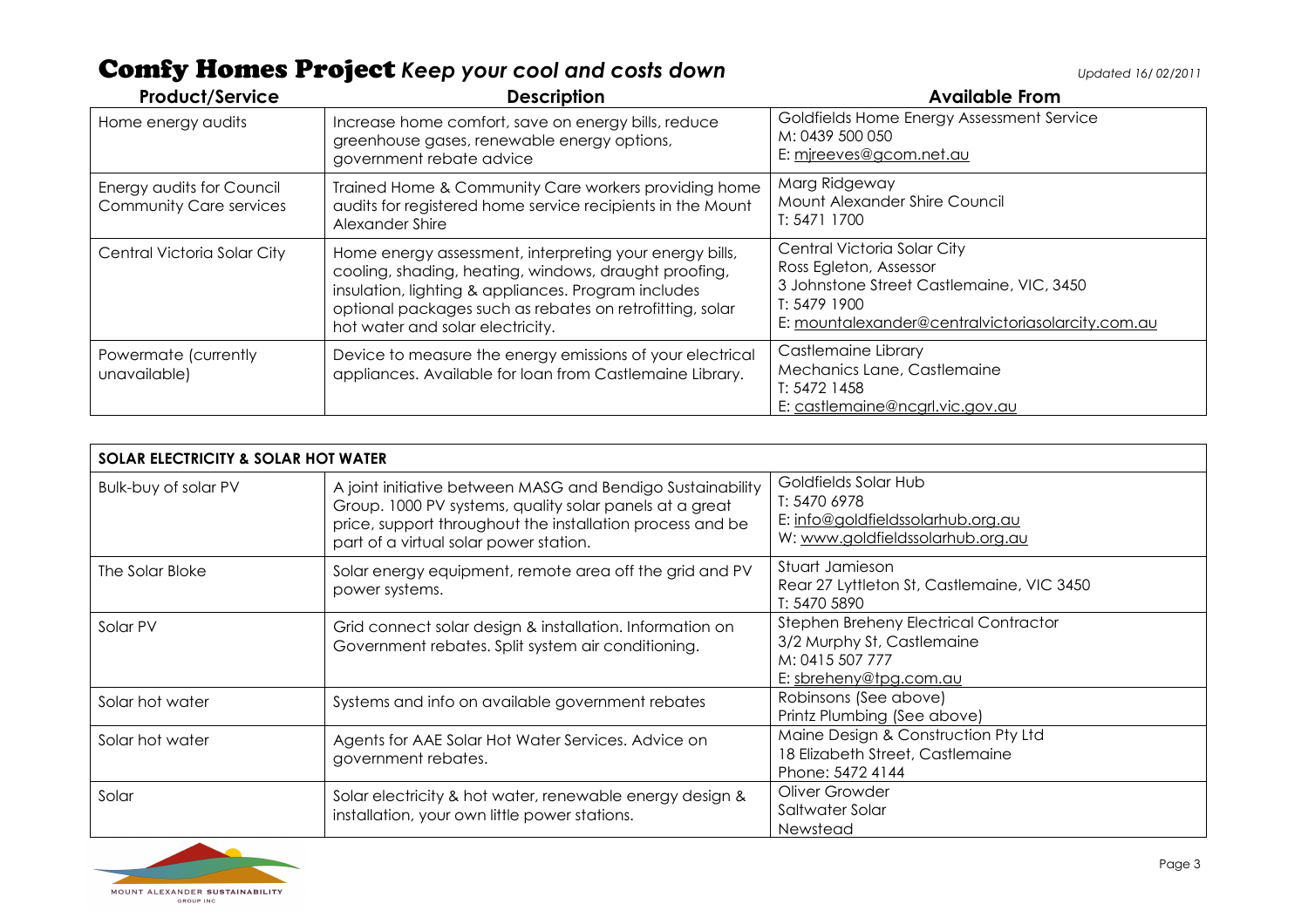| <b>Product/Service</b>                        | <b>Description</b>                                                                                                                                                                                                                                                                                                                      | <b>Available From</b>                                                                                |
|-----------------------------------------------|-----------------------------------------------------------------------------------------------------------------------------------------------------------------------------------------------------------------------------------------------------------------------------------------------------------------------------------------|------------------------------------------------------------------------------------------------------|
| Solar Hot Water rebates -<br>Federal          | Information on Australian Government Solar Hot Water<br>rebates, list of participating suppliers (including<br>Castlemaine & Bendigo) & list of Solar hot water<br>manufacturers.                                                                                                                                                       | www.climatechange.gov.au/government/programs-<br>and-rebates/solar-hot-water                         |
| Solar Hot Water rebates -<br>State            | Information on Victorian Government Solar Hot Water<br>rebates, list of participating suppliers (including<br>Castlemaine & Bendigo) & list of Solar hot water<br>manufacturers.                                                                                                                                                        | www.resourcesmart.vic.gov.au/for_households_3096.html                                                |
| <b>ALTERNATIVE ENERGY HEATING AND COOLING</b> |                                                                                                                                                                                                                                                                                                                                         |                                                                                                      |
| Solar thermal heating and<br>cooling          | Supplementary heating units that use the sun's free<br>energy to ventilate, warm and even cool your home. They<br>include roof space solar collector systems that circulate<br>air from roof cavity and solar air collectors which are a<br>glass fronted panel to heat the air.                                                        | Search online for:<br>HRV, Solectair, Smart Roof, SolaMate, Solar Breeze, Sun<br>Lizard, Solar Venti |
| Hydronic panel radiators                      | Hydronic Panel Radiators, Underfloor Slab Heating,<br>Heated Towel Rails, Solar Collector & Hot Water Systems.<br>Complete Hydronic Heating & Solar Hot Water solutions.<br>New homes or retro fits. Supply & install both stand alone<br>systems or systems that work in combination with<br>traditional heating and hot water systems | Solar Hydronics<br>PO Box 65, Blackburn<br>M: 0408 419 703<br>W: www.solarhydronics.com.au           |
| Recycled briquettes                           |                                                                                                                                                                                                                                                                                                                                         |                                                                                                      |

| <b>ELECTRICIANS</b>   |                                                                                                                                                                                                                                                                                                                                                |                                                                                          |
|-----------------------|------------------------------------------------------------------------------------------------------------------------------------------------------------------------------------------------------------------------------------------------------------------------------------------------------------------------------------------------|------------------------------------------------------------------------------------------|
| Ecosmart Electricians | For a list of locally trained electricians. The National<br>Electrical and Communications Association (NECA), the<br>peak body for Electrical Contractors across Australia has<br>developed a program to train licensed electricians<br>nationally in energy efficient and environmentally friendly<br>products, technology and installations. | www.ecosmartelectricians.com.au                                                          |
| EcoSmart Electrician  | Advice on best energy efficient technologies including<br>lighting, heating, air conditioning and solar, electrical<br>installation & options.                                                                                                                                                                                                 | C & G Marshall<br>Electrician<br>PO Box 753, Castlemaine<br>T: 5472 1105 M: 0407 844 068 |

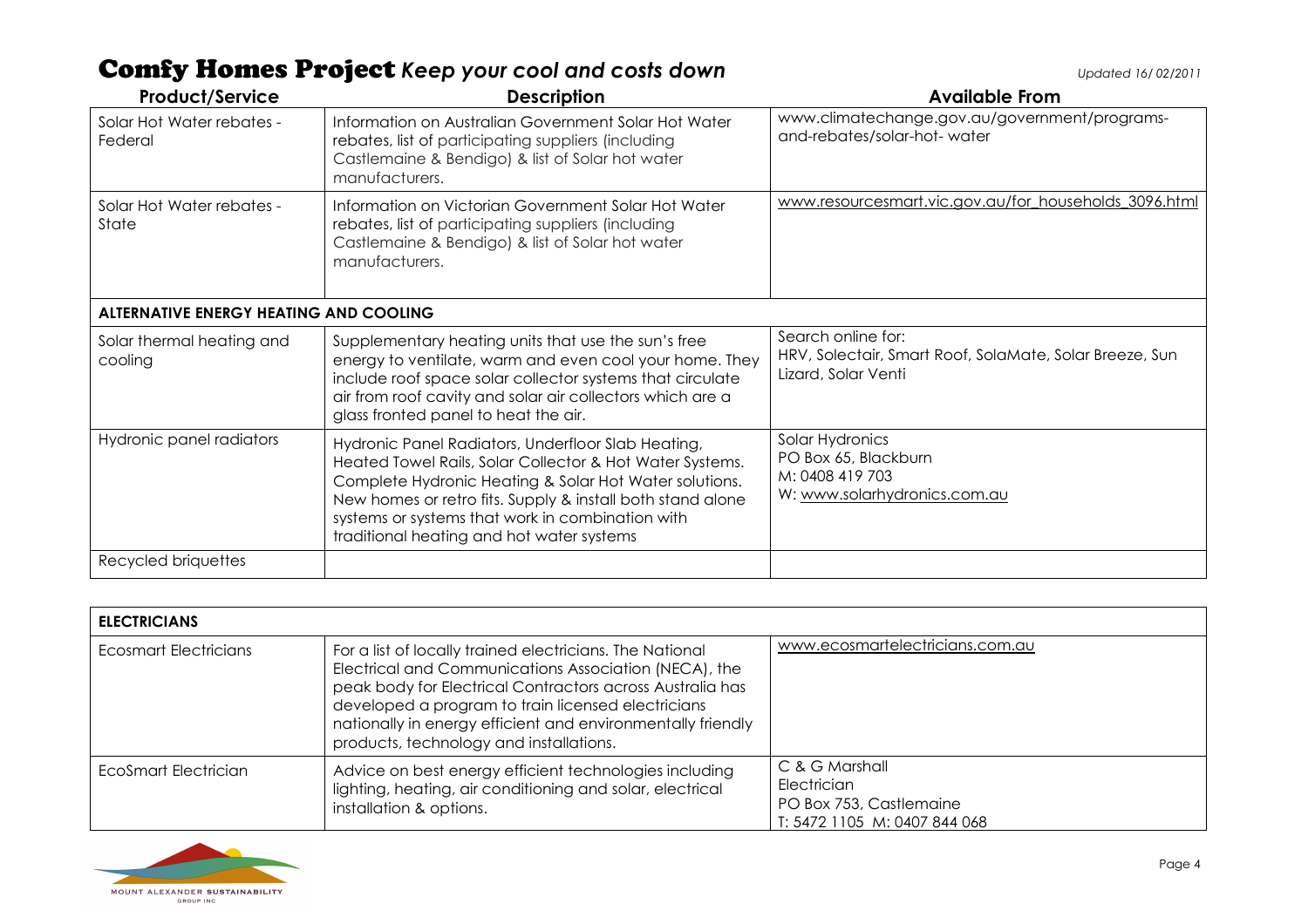| <b>Product/Service</b> | <b>Description</b>                                                                                                                            | <b>Available From</b>                                                                                                         |
|------------------------|-----------------------------------------------------------------------------------------------------------------------------------------------|-------------------------------------------------------------------------------------------------------------------------------|
| Electrician            | Grid connect solar design & installation. Information on<br>government rebates. Spit system air conditioning. LED<br>lights and installation, | Stephen Breheny Electrical Contractor<br><sup>1</sup> 3/2 Murphy St, Castlemaine<br>M: 0415 507 777<br>E: sbreheny@tpg.com.au |

| <b>LIGHTING</b>                         |                                                                                                                                                                                                                                                                                     |                                                                                                                                                                            |
|-----------------------------------------|-------------------------------------------------------------------------------------------------------------------------------------------------------------------------------------------------------------------------------------------------------------------------------------|----------------------------------------------------------------------------------------------------------------------------------------------------------------------------|
| LED Lights replacing Dichroic<br>Lights | A 7watt LED replaces a 50Watt Dichroic down light and<br>lasts 20 times as long. No lead or mercury, low heat and<br>very low carbon production. They can be dimmed and<br>remain as bright as the first day they are installed. Orders,<br>supplies, information and installation. | <b>Stephen Breheny Electrical Contractor</b><br>3/2 Murphy St, Castlemaine<br>M: 0415 507 777<br>E: sbreheny@tpg.com.au<br>Contact Steve to see LEDs in action at his home |

| WINDOWS AND GLAZING, SHADES AND BLINDS                                         |                                                                                                                                                                                                                         |                                                                                                                                                     |
|--------------------------------------------------------------------------------|-------------------------------------------------------------------------------------------------------------------------------------------------------------------------------------------------------------------------|-----------------------------------------------------------------------------------------------------------------------------------------------------|
| Double glazing style film                                                      | ClearComfort insulation is a tough, transparent membrane<br>that attaches to your window frame to enclose an<br>insulating layer of air. Keeps warmth inside your house in<br>winter, and outside your house in summer. | www.clearcomfort.com.au to search for your nearest<br>distribution agent<br>Available locally at Green Goes The Grocer<br>Templeton St, Castlemaine |
| Double Glazing                                                                 | Double glazing panels made to order, any size (gas filled)                                                                                                                                                              | Peter Gow<br>Castlemaine<br>M: 0407 532 678                                                                                                         |
| Energy rated windows &<br>doors, double & triple glazing<br>windows, skylights | Latest energy savings technologies that achieve energy<br>savings of up to 65% and 80-90% noise reduction.                                                                                                              | Paahammer Pty Ltd<br>11 Smallmans Rd, PO Box 26, Ballan<br>T: 5368 1999<br>E: mail@paahammer.com.au<br>W: www.paahammer.com.au                      |
| Duette window shades                                                           | Energy efficient window shades for hot & cold weather.<br>Also external sunscreens, canvas awnings, shutters,<br>heating, etc                                                                                           | Robinsons<br>26 Hargraves St, Castlemaine<br>T: 54724748<br>E: ashley@terryrobinson.com.au                                                          |
| Quilt blinds                                                                   | Locally made blinds and other home furnishings from<br>natural materials                                                                                                                                                | Louise Moysey & Daughters, Castlemaine<br>T: 5472 1212<br>rmoysey@bigpond.net.au                                                                    |

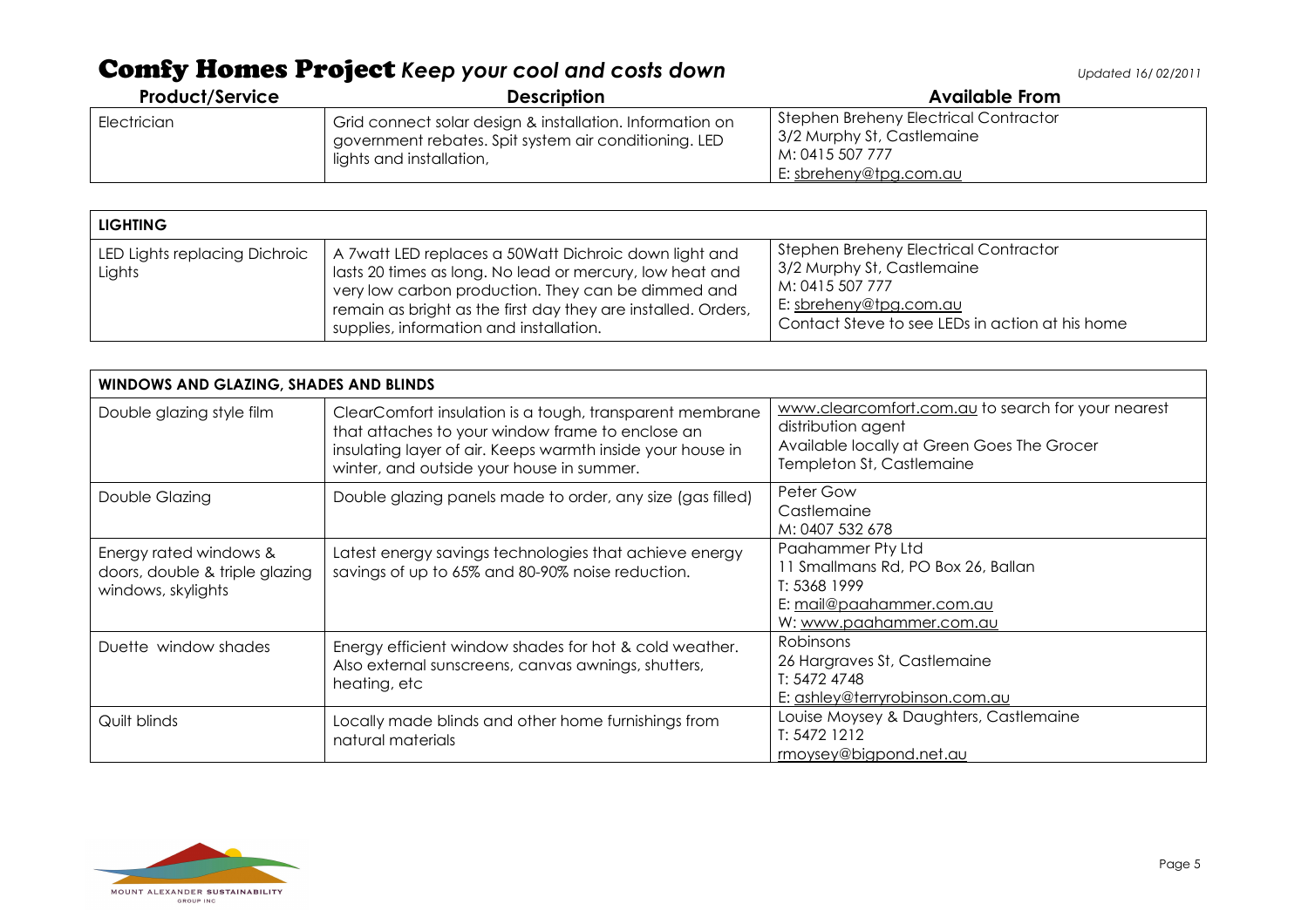Product/Service **Description** Description **Description** Available From Renshade Double-sided aluminum foil laminate on kraft paper – perforated to let light in, but not radiant heat. Reduces up to 85% summer heat. Maldon Timber & Hardware High Street, Maldon T: 5475 2465 Tonks Bros Timber & Hardware (See above) Secondary glazing Secondary glazing (www.ecoGlaze.com.au) which will convert single glazing to double glazing for about 1/3 of the price of double glazing. This is a relatively new product that we have spent 5 years developing. ecoMaster Macedon Ranges T: 1300 326 627E: <u>lyn.beinat@ecoMaster.com.au</u> W: www.ecoMaster.com.auTonks Bros Timber & Hardware Double glazing **Information and service Community Castlemaine** Tonks Bros Timber & Hardware Castlemaine

| <b>PLUMBING</b>                              |                                                                                                                                                                                                                       |                                                                                                                                          |
|----------------------------------------------|-----------------------------------------------------------------------------------------------------------------------------------------------------------------------------------------------------------------------|------------------------------------------------------------------------------------------------------------------------------------------|
| <b>Green Plumbers</b>                        | For a list of locally registered plumbers. GreenPlumbers is<br>an innovative initiative developed by the Master Plumbers<br>and mechanical Services Association of Australia<br>(MPMSAA)                              | www.greenplumbers.com.au                                                                                                                 |
| Water Smart Gardens &<br>Homes Rebate Scheme | Info on government rebates. Eligible products include<br>water efficient showerheads, upgrading to eligible dual<br>flush toilets, garden products, rainwater tanks and systems<br>for reusing household waste water. | Our Water Our Future<br>W: www.ourwater.vic.gov.au/saving/home/rebates                                                                   |
| Biolytixwater Naturally                      | Specialist in sales/installation of Biolytixwater Naturally,<br>water saving, solar hot water, grey water recycling,<br>roofing, stormwater, sanitary, water supply & drainage                                        | <b>Plumbing Naturally</b><br>Servicing Kyneton, Castlemaine & Bendigo communities<br>M: 0402 802 455<br>E: plumbingnaturally@bigpond.com |

| <b>DRAUGHT STOPPING</b>      |                                                                                               |                                                                                                                                        |
|------------------------------|-----------------------------------------------------------------------------------------------|----------------------------------------------------------------------------------------------------------------------------------------|
| Draught stoppers & excluders | Range of self-adhesive strip seals & door extensions to stop<br>draughts in windows and doors | Tonks Bros Pty Ltd<br>224 Barker St, Castlemaine<br>T: 5470 5100<br>Maldon Timber & Hardware<br>26 High Street, Maldon<br>T: 5475 2465 |

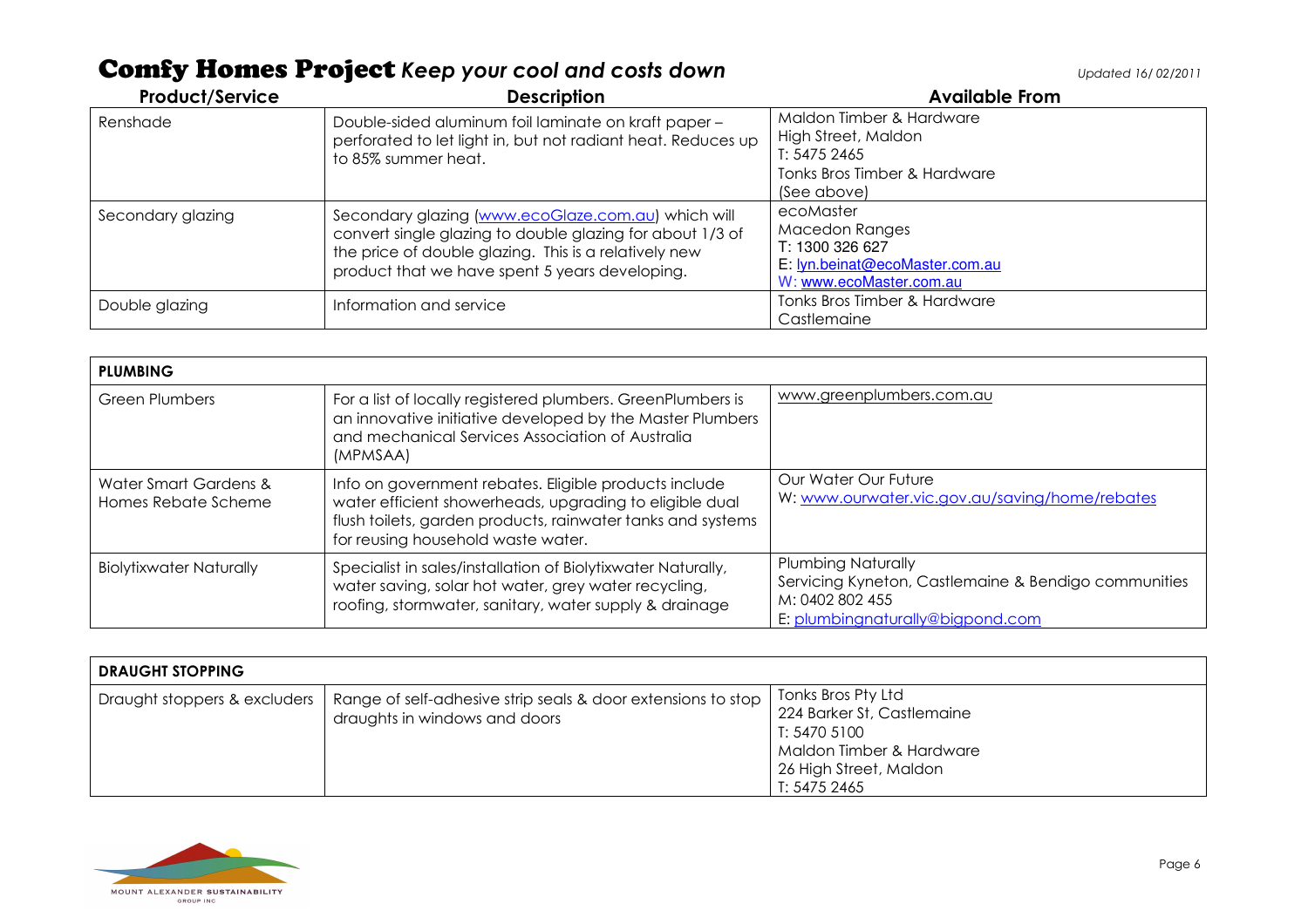| <b>Product/Service</b>                             | <b>Description</b>                                                                                                                                                                                                                | <b>Available From</b>                                                                                                             |
|----------------------------------------------------|-----------------------------------------------------------------------------------------------------------------------------------------------------------------------------------------------------------------------------------|-----------------------------------------------------------------------------------------------------------------------------------|
| Draught stoppers installation,<br>service & advice | Advice on keeping your house free from draughts, insects,<br>dirt & noise. Installation of screen doors, roof ventilators,<br>blinds, plastic double glazing etc, advice on keeping your<br>house warm in winter, cool in summer. | The Draught Proofing Service<br>PO Box 6, Harcourt 3453<br>M: 0467 444 300 T: 5474 3156<br>E: thedraughtproofingservice@gmail.com |
| DraftStoppa ceiling casing                         | Self-seal casing for ceiling exhaust fans for use with units<br>venting directly into the roof cavity (for details see<br>www.draftstoppa.com.au ) - \$30 each, \$27 for MASG<br>members, (normally \$33-\$42)                    | Colin Vincent - CV Insulation<br>M: 0434 191 714<br>E: cvinsulation@gmail.com                                                     |
| Draught proofing products                          | High quality draught proofing products for windows and<br>doors; we manufacture these products ourselves to be<br>long lasting and don't make it difficult to close doors /<br>windows - great for elderly or infirmed.           | ecoMaster<br>Macedon Ranges<br>T: 1300 326 627<br>E: lyn.beinat@ecoMaster.com.au<br>W: www.ecoMaster.com.au                       |
| Spinaway                                           | Ventilation of roof cavities of domestic dwellings, replaces<br>summer heat and winter damp with fresh air, reduces<br>energy costs, creates dry, more effective insulation.<br>Powered by the wind.                              | Maldon Timber & Hardware<br>High Street, Maldon<br>T: 5475 2465                                                                   |

| <b>INSULATION</b>     |                                                                                                                                                                                                                                                                                                                            |                                                                                                                              |
|-----------------------|----------------------------------------------------------------------------------------------------------------------------------------------------------------------------------------------------------------------------------------------------------------------------------------------------------------------------|------------------------------------------------------------------------------------------------------------------------------|
| Discount insulation   | 200 bags of insulation - \$40 per bag (\$5 per square metre<br>of material). Also R3.5 Glasswool, 8 square metres of<br>material per bag; labelled to comply with Aust standards.<br>Limited amounts of formaldehyde-free Guardian from the<br>USA and formaldehyde-free Earthwool.                                        | Colin Vincent - CV Insulation<br>M: 0434 191 714<br>E: cvinsulation@gmail.com                                                |
| Spray foam insulation | Insulation products designed for the indoor environment.<br>Each product is tailored to accommodate different<br>Perform as a continuous insulation and air barrier material.<br>Create an energy-efficient, comfortable environment,<br>provide a protective barrier to the entry of outdoor<br>allergens and pollutants. | <b>Icynene</b><br>W: www.icynene.com                                                                                         |
| Spray foam insulation | A spray-applied polyurethane foam insulation system<br>which is made up of millions of microscopic cells that<br>simultaneously insulates and provides an air-seal in wall,<br>floor and ceiling cavities. See video demonstration on<br>website.                                                                          | Insulfoam solutions<br>68 Pakington Street<br>Geelong West, VIC, 3218<br>T: 1300 793 853<br>W: www.insulfoamsolutions.com.au |

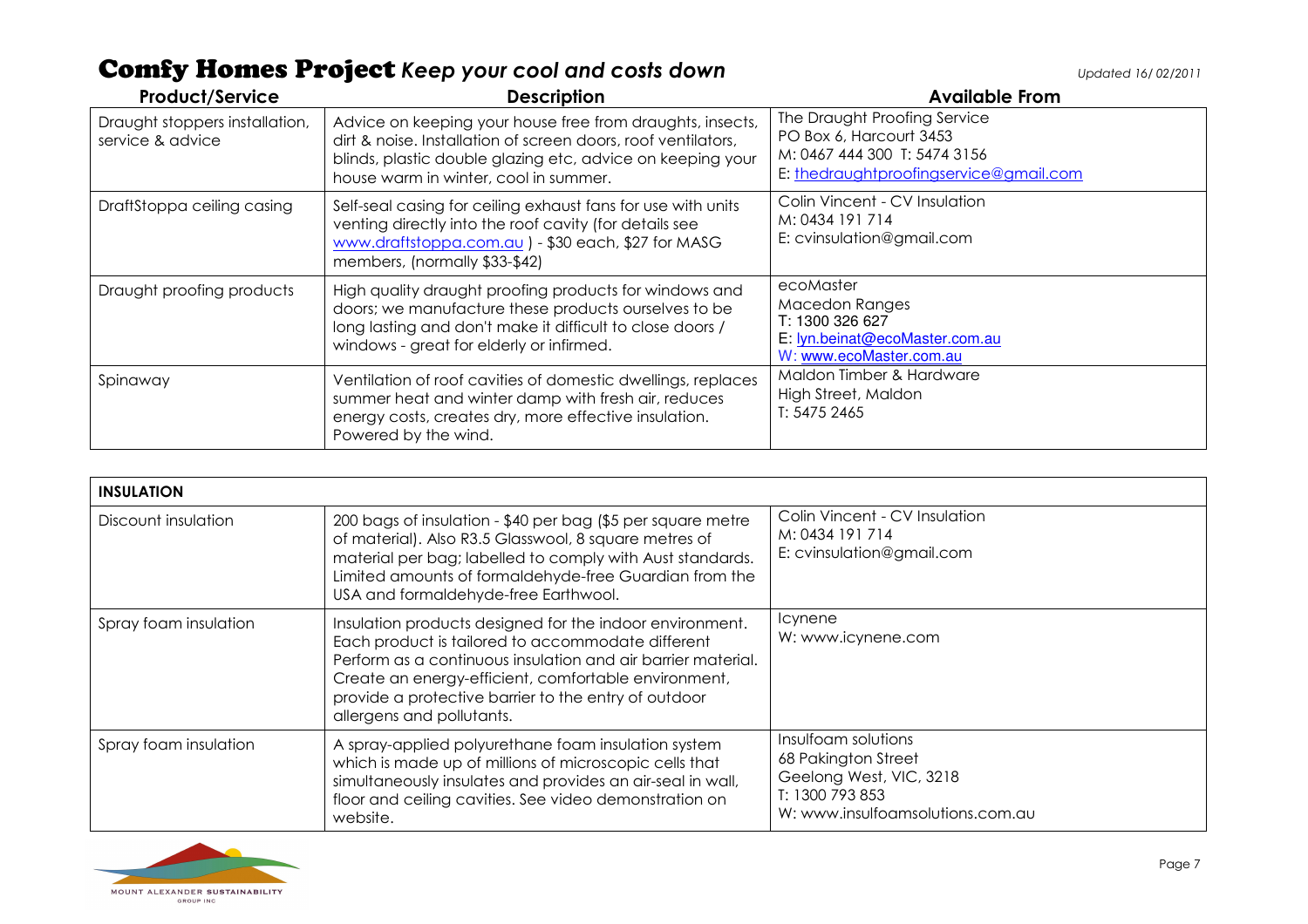| <b>Product/Service</b>  | <b>Description</b>                                                                                                                                                                                                                 | <b>Available From</b>                                                                                                                        |
|-------------------------|------------------------------------------------------------------------------------------------------------------------------------------------------------------------------------------------------------------------------------|----------------------------------------------------------------------------------------------------------------------------------------------|
| Underfloor insulation   | 2 in 1: Insulation and moisture management system.<br>Designed for suspended floor applications. Fibre-free, non-<br>allergenic, non-itchy. Advanced thermal performance.                                                          | Air-Cell Permifloor<br>W: www.air-cell.com.au<br>Available Tonks Bros Pty Ltd<br>224 Barker St, Castlemaine<br>T: 5470 5100                  |
| Underfloor insulation   | Flame-retardant polystyrene insulation panels with<br>concerting cuts for placing snugly between your floor<br>joists. A 20mm air gap is provided by ribs on the insulation<br>panels. See website video insulation demonstration. | <b>Expol Insulation</b><br>T: 9720 4200<br>W: www.expol.com.au<br>Available Tonks Bros Pty Ltd<br>224 Barker St, Castlemaine<br>T: 5470 5100 |
| High quality insulation | High quality insulation products; Autex polyester for<br>ceilings and underfloor as well as Air-cell products for<br>underfloor insulation.                                                                                        | ecoMaster<br><b>Macedon Ranges</b><br>T: 1300 326 627<br>E: lyn.beinat@ecoMaster.com.au<br>W: www.ecoMaster.com.au                           |

| <b>PAINT</b>                          |                                                                                                                                                                                                                                                                                                                                                                                           |                                                                                                                                                    |
|---------------------------------------|-------------------------------------------------------------------------------------------------------------------------------------------------------------------------------------------------------------------------------------------------------------------------------------------------------------------------------------------------------------------------------------------|----------------------------------------------------------------------------------------------------------------------------------------------------|
| Plant based paint finishes            | Painting & decorating, all conventional & plant based<br>paint finishes, wallpaper & plaster finishes                                                                                                                                                                                                                                                                                     | Jim Copland<br>Natural Finishes<br>M: 0458 374 579<br>T: 5472 2854                                                                                 |
| Insulated paint/coating               | INSULTEC is a solar heat re-radiating coating which by its<br>application to the exterior surface of a building will re-<br>radiate 95% of solar infra-red rays, and 85% ultra violet rays<br>back into the atmosphere. Thus keeping inside cooler by<br>6-10 degC. As a result it either eliminates the need for air<br>conditioning altogether or greatly reduces its running<br>costs. | Google for further information and retail outlets.                                                                                                 |
| Nippon Solar Eflect exterior<br>paint | Resists colour fading from UV light and the build up of dirt,<br>mould and algae, reduces surface temperatures by 5-<br>15°C. Available in Low Sheen and Gloss for use on dressed<br>and rough sawn timber, bricks, concrete, fibre cement<br>board, masonry, Zincalume and galvanised iron.                                                                                              | Available only from Bunnings Stores<br>263-265 High St<br>Kangaroo Flat<br>T: 5444 8555<br>Other reflector paint advice: Tonks Bros<br>(see above) |

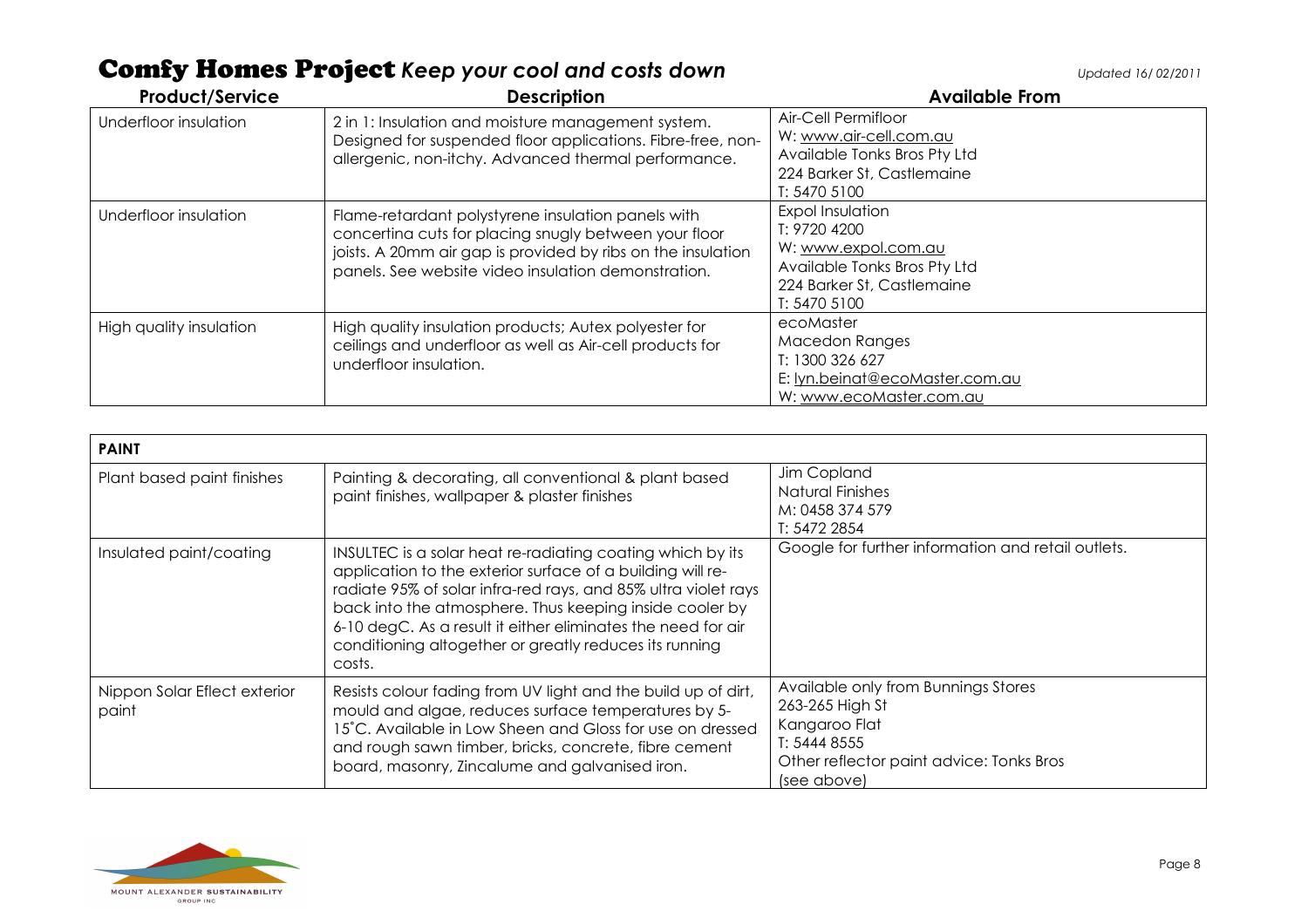| <b>Product/Service</b>                    | <b>Description</b>                                                                                                                                         | <b>Available From</b>                                                                                                  |
|-------------------------------------------|------------------------------------------------------------------------------------------------------------------------------------------------------------|------------------------------------------------------------------------------------------------------------------------|
| Thermilate paint                          | A revolutionary, durable paint additive that makes paint<br>insulate, which was originally developed by NASA - and<br>cuts energy consumption by up to 40% | <b>Biotech Australasia Pty Ltd</b><br>Unit 33/13 Swaffham Rd, Minto NSW<br>T: 1300 669 646<br>W: www.thermilate.com.au |
| Energy efficient and retrofit<br>products | Compact lightbulbs including halogen, draft stoppers,<br>insulation, etc                                                                                   | Castlemaine Home Timber& Hardware<br>185 Barker St, Castlemaine<br>T: 5472 1922                                        |
| Energy efficient and retrofit<br>products | Local hardware outlet                                                                                                                                      | <b>Beards Hardware</b><br>125 Main Road, Campbells Creek<br>T: 5472 1270                                               |

| <b>BUILDING MATERIALS</b>          |                                                                                                                                                                                                                                                                                                |                                                                                                                                                                                              |
|------------------------------------|------------------------------------------------------------------------------------------------------------------------------------------------------------------------------------------------------------------------------------------------------------------------------------------------|----------------------------------------------------------------------------------------------------------------------------------------------------------------------------------------------|
| Environmentally friendly bricks    | 50-90% less greenhouse gas levels than traditional kiln fired<br>bricks, saves 4-6 tonnes of CO2 emissions per average<br>house lot, stabilised, not kilned, use no oxides for artificial<br>colour.                                                                                           | Geo Brick Pty. Ltd.<br>Puzzle Flat Reef, Bealiba, Central Victoria<br>E: info@geobrick.com.au W: www.geobrick.com.au<br>M: 1300 855 098 F: (03) 5469 1349                                    |
| Straw bale building<br>information | Information on strawbale design, construction, rendering,<br>building requirements                                                                                                                                                                                                             | Mark Mitchell<br>Mitchell Plastering - Solid Plastering Specialist<br>T: 5473 4300                                                                                                           |
| Straw bale building<br>workshops   | Theory, do's & don't's, project design, footing<br>construction, bale tying, laying, windows, problem solving,<br>compression, trusses etc.                                                                                                                                                    | Dean Lamb<br>Pipers Creek Farm, Kyneton<br>dean@piperscreekfarm.com.au<br>M: 0412 000 437                                                                                                    |
| Recycled plastic building          | We convert industrial and domestic waste into high quality<br>recycled plastic products. Is low maintenance and long<br>lasting. Has a high resistance to vandalism. Is termite<br>resistant. Never needs painting. Will not split or rot unlike<br>timber. Provides protection from graffiti. | Peter Patterson Business Development Manager<br><b>Repeat Products</b> trading as Replas<br>$p: 0397708390 \mid m: 0419581023$<br>w: www.replas.com.au   e:<br>Peter.Patterson@replas.com.au |

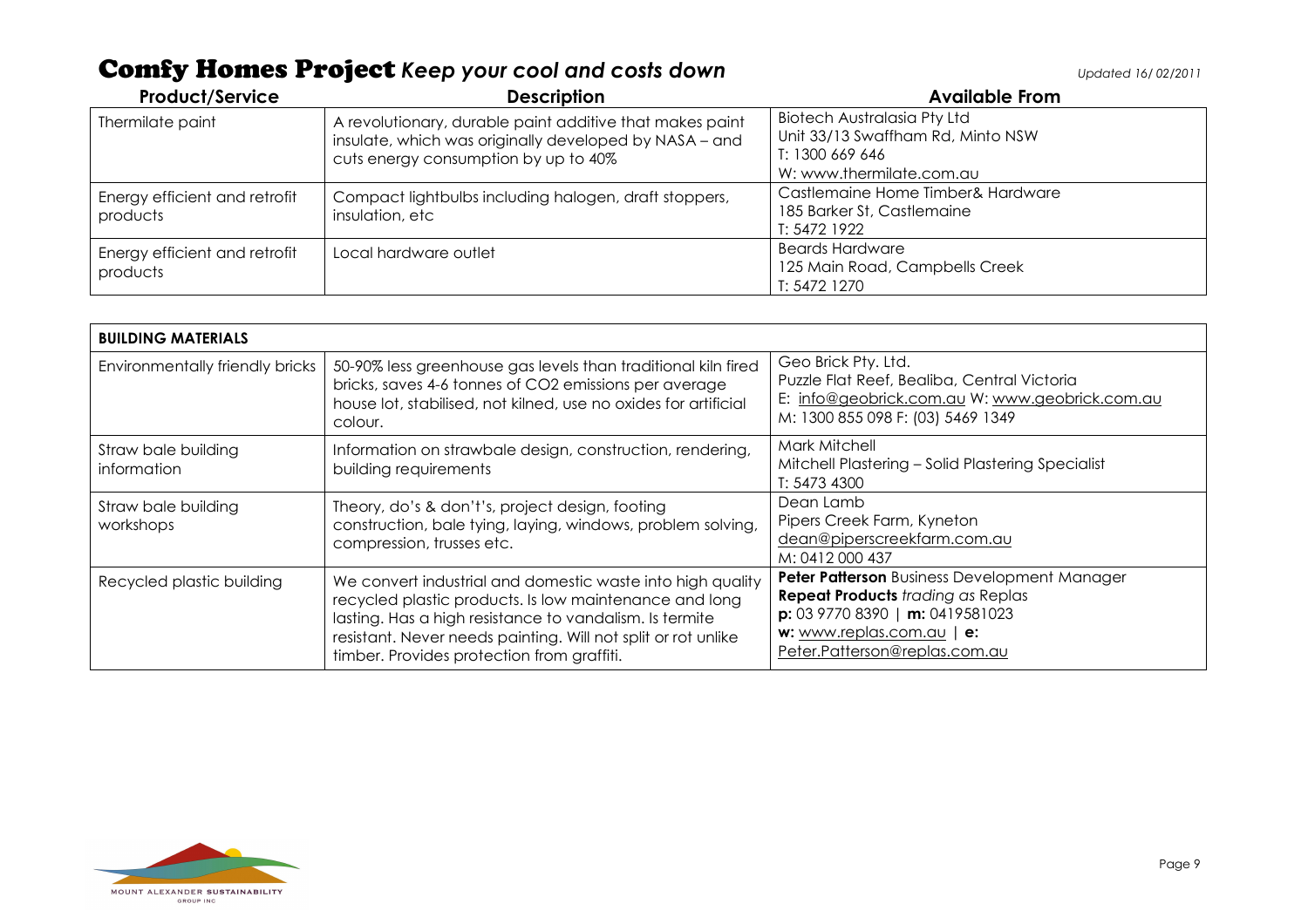| <b>Product/Service</b>             | <b>Description</b>                                                                                                                                                                                                                                                                                                                                        | <b>Available From</b>                                                                                                                                                               |
|------------------------------------|-----------------------------------------------------------------------------------------------------------------------------------------------------------------------------------------------------------------------------------------------------------------------------------------------------------------------------------------------------------|-------------------------------------------------------------------------------------------------------------------------------------------------------------------------------------|
| <b>TIMBER</b>                      |                                                                                                                                                                                                                                                                                                                                                           |                                                                                                                                                                                     |
| <b>Radial Timber</b>               | Radial sawing maximises the recovery of sawn timber<br>from smaller logs. It has a range of both environmental<br>and technical benefits from helping to make<br>indigenous hardwood plantations more viable to<br>maximising the yield of high value timber products from<br>a log.                                                                      | Radialcorporation<br>Traralgan<br>T: 5174 2538<br>W: www.radialtimber.com<br>Radial Timber Sales Pty Ltd<br>12 Park Drive Dandenong South<br>T: 9768 2100 E: sales@radialtimber.com |
| Sustainable forest timber          | Provides an assurance that the timber based product<br>purchased, stocked and sold has been sourced from a<br>sustainably managed forest.                                                                                                                                                                                                                 | <b>Australian Forest Certification Scheme (AFCS)</b><br>W: www.forestrystandard.org.au<br>E: info@forestrystandard.org.au<br>T: (02) 6122 9000                                      |
| Recycled timber                    | Supplier of flooring, remilled, reclaimed decking, post<br>& beam floorboards, natural feature grade bridge &<br>wharf timbers, recycled hardwoods                                                                                                                                                                                                        | Timberzoo<br>385 Portarlington Road, Moolap 3221<br>T: 5248 1223<br>E: sales@timberzoo.com.au W: timberzoo.com.au                                                                   |
| Aborist                            | Advice on how shade trees can bring about big<br>savings on energy bills by keeping your house cool in<br>summer with shade and letting in the light and warmth<br>from the winter sun by losing their leaves in the cooler<br>months. Exotic trees can be less flammable than native<br>trees and of course fruit bearing trees or vines are a<br>bonus! | <b>Wesley Martin</b><br>WMEnvironmental<br>E: wes@wmenvironmental.com.au                                                                                                            |
| <b>GREEN HOME LOANS</b>            |                                                                                                                                                                                                                                                                                                                                                           |                                                                                                                                                                                     |
| Generation Green™ Home<br>Loan     | With special interest rates and no annual fees, building or<br>buying an energy efficient 'green' home is more<br>affordable with a Generation Green™ Home Loan.                                                                                                                                                                                          | Bendigo Bank<br>W: www.bendigobank.com.au<br>T: 1300 236 344                                                                                                                        |
| goGreen® Home Loan                 | Save money and the environment with a premium<br>quality goGreen® Home Loan designed for new<br>buildings with 6 Star energy ratings.                                                                                                                                                                                                                     | mecu<br>W: www.mecu.com.au<br>E: mail@mecu.com.au<br>T: 132 888                                                                                                                     |
| LOW INCOME LOANS & BUYING SERVICES |                                                                                                                                                                                                                                                                                                                                                           |                                                                                                                                                                                     |

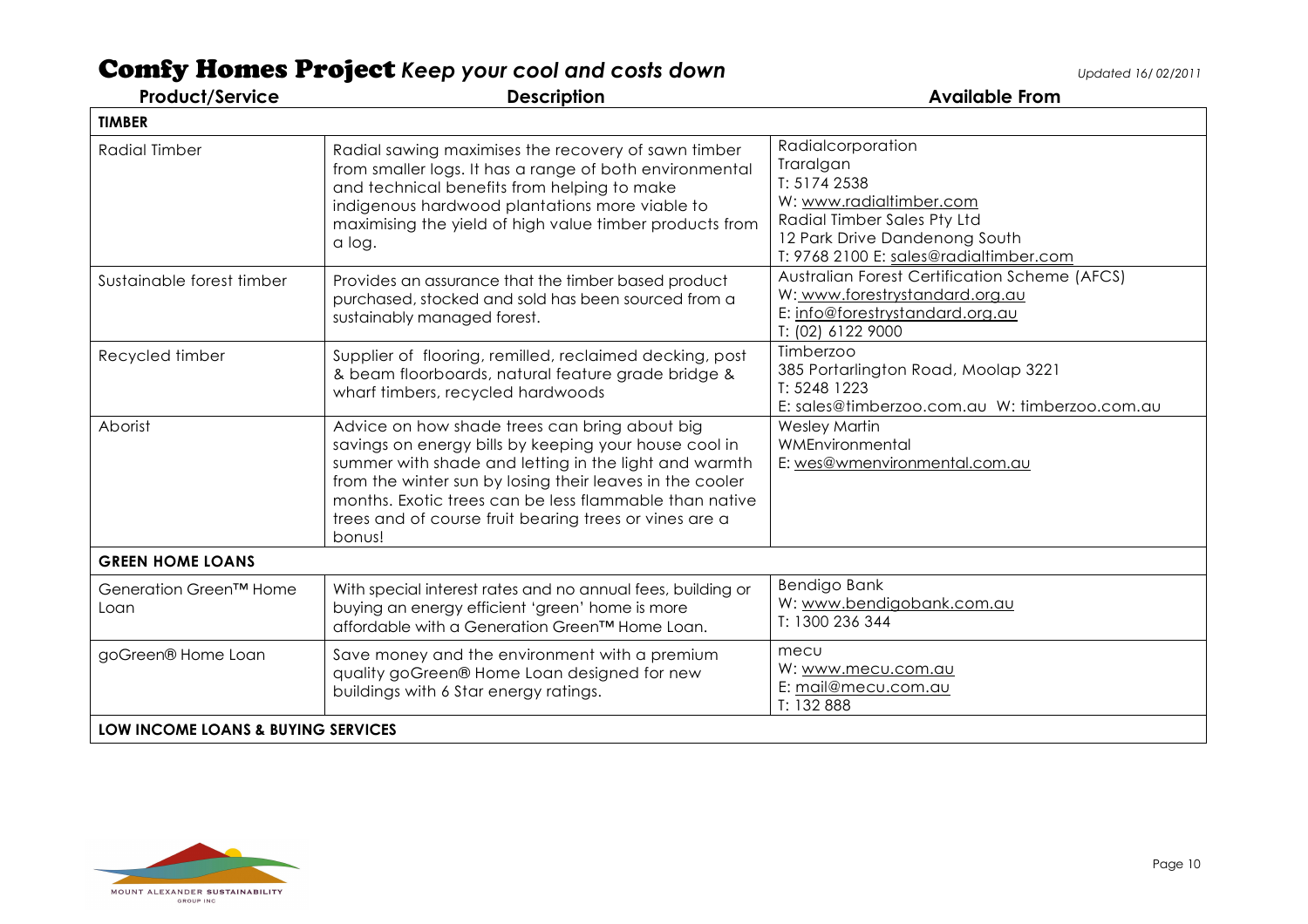| <b>Product/Service</b>                                                             | <b>Description</b>                                                                                                                                                                                                                                                                                                              | <b>Available From</b>                                                                                                                                                                                    |
|------------------------------------------------------------------------------------|---------------------------------------------------------------------------------------------------------------------------------------------------------------------------------------------------------------------------------------------------------------------------------------------------------------------------------|----------------------------------------------------------------------------------------------------------------------------------------------------------------------------------------------------------|
| NILS - No Interest Loans<br>Scheme, Mount Alexander                                | No interest, no charges, loans that provide people with<br>low incomes with an opportunity to purchase essential<br>goods, with a commitment to energy efficient and<br>environmentally sustainable items.                                                                                                                      | Julie Whatman<br>Mt Alexander No Interest Loan Scheme<br><b>Castlemaine Community House</b><br>School of Mines, 27 Lyttleton St, Castlemaine<br>T: 5472 4842<br>E: nils@cch.org.au                       |
| <b>NAB Community</b><br>Microfinance StepUP Loan                                   | A safe low interest loan for personal, domestic or<br>household purposes. Designed for people who cannot<br>access bank credit.                                                                                                                                                                                                 | Karen Wall<br><b>Family &amp; Financial Services</b><br>8 Myer St, Bendigo<br>T: 5441 5277<br>E: wall.k@impulse.net.au<br>(See NILS, Castlemaine Community House, above)                                 |
| Ring & Save Good Shepherd<br><b>Buying Service</b>                                 | Greater buying power & lower prices for concession card<br>holders & community organizations. General information<br>on brands to buy, energy efficiency & warranties.                                                                                                                                                          | Good Shepherd Buying Service<br>Mon-Fri 10am - 3pm<br>T: 9417 4666<br>(See NILS, Castlemaine Community House, above)                                                                                     |
| Sustainability Victoria<br>Whitegood Appliance<br>Rebate                           | \$100 rebate on energy and water efficient washing<br>machines & energy efficient fridges to households with a<br>concession card. (purchase must be made through the<br>No Interest Loan Scheme)                                                                                                                               | NILS & Good Shepherd Buying Service<br>W: www.goodshepvic.org.au<br>Brotherhood of St Laurence Progress Loans<br>W: www.bsl.org.au<br>(See NILS, Castlemaine Community House, above)                     |
| DHS Home Renovation &<br>Modification Loan                                         | For homeowners aged 60 or over, or have a disability, or<br>are permanently caring for someone with a disability,<br>designed to help you remain living independently in your<br>home, help you assess how your home can be<br>maintained and modified to make your life easier and<br>safer. Limited loan for private renters. | T: 9096 9821 or 1800 134 872 (freecall)<br>W: www.housing.vic.gov.au/home<br>E: housing@dhs.vic.gov.au<br>(See NILS, Castlemaine Community House, above)                                                 |
| <b>SUSTAINABLE LIVING TOURS</b>                                                    |                                                                                                                                                                                                                                                                                                                                 |                                                                                                                                                                                                          |
| Tours of "Melliodora", Hepburn<br>1st Sunday of the month from<br>September to May | The passive solar house, mixed food gardens, orchards,<br>dams and livestock, and creek revegetation show how<br>permaculture design can help to restore and improve<br>land, provide for residents' needs and enjoyment in a cool<br>inland climate. Bookings essential.                                                       | David Holmgren & Su Dennett<br>Holmgren Design Services<br>T: 53483636 E: info@holmgren.com.au<br>W: www.holmgren.com.au<br>Melliodora (Hepburn Permaculture Gardens)<br>16 Fourteenth St, Hepburn, 3461 |
| Renew Magazine                                                                     | Technology for a sustainable future, including brick veneer<br>retrofit, DIY double glazing, easy light retrofits etc.                                                                                                                                                                                                          | Alternative Technology Association (ATA)<br>W: www.ata.org.au                                                                                                                                            |

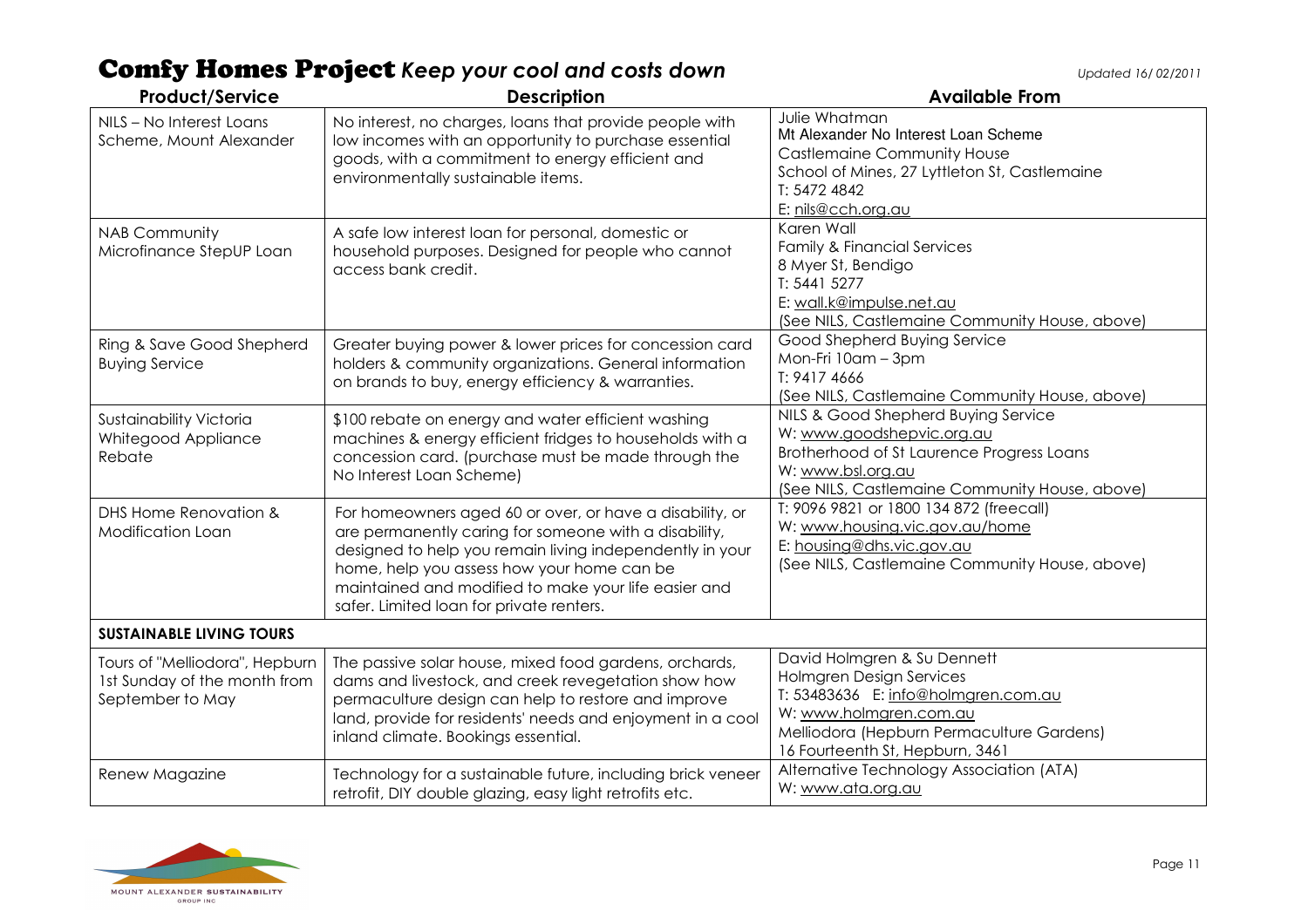| <b>Product/Service</b>        | <b>Description</b>                                                                                                                                                                                                                                         | <b>Available From</b>                                                                                                                                         |
|-------------------------------|------------------------------------------------------------------------------------------------------------------------------------------------------------------------------------------------------------------------------------------------------------|---------------------------------------------------------------------------------------------------------------------------------------------------------------|
| <b>Ecoliving Centre</b>       | Sustainable House Tours, green directory.                                                                                                                                                                                                                  | PepperGreen Farm<br>40-44 Thunder Street, Bendigo<br>AllansWalk, Bendigo<br>T: 5441 6585<br>E: info@bendigoecoliving.com.au<br>W: www.bendigoecoliving.com.au |
| Sustainable Living Foundation | Online consumer guide, greenpages business directory,<br>shopping with a conscience, buying guides, event<br>planning, festivals & sustainability (how do you do it?)<br>Produced in partnership with the Ethical Consumer Group                           | W: www.slf.rog.au<br>W: www.ethical.org.au                                                                                                                    |
| Workplace retrofitting        | Installation of 2kw solar PV system, double glazing, roof<br>insulation, water tanks, window shade screening &<br>planting, split air conditioning, promotion of GreenPower<br>products.                                                                   | Newstead Rural Transaction Centre (RTC)<br>45 Lyons St, Newstead<br>T: 5476 2360<br>E: newsteadrtc@bigpond.com                                                |
| Energy Efficient office block | Passive solar design, roof insulation, thermal painted roof,<br>double glazed atrium windows, energy efficient lighting,<br>100% GreenPower purchase, tank water, locally-sourced<br>recycled building materials, low-toxic, demonstration food<br>garden. | The Hub<br>233 Barker street, Castlemaine<br>W: www.thehubcastlemaine.com                                                                                     |

| <b>HOME FURNISHINGS AND HOME-MADE</b>              |                                                                                                                |                                                                                                                     |
|----------------------------------------------------|----------------------------------------------------------------------------------------------------------------|---------------------------------------------------------------------------------------------------------------------|
| Reuse, restyle                                     | Advice on how to get the 'look' without the consumption<br>of more stuff                                       | Debbie Taylor, Tim Preston<br>usethings<br>M: 0414 814 993 T: 5472 3010<br>debbietaylor@usethings.com.au            |
| Sewn draught stoppers & hot<br>water bottle covers | Recycled fabric turned into many things such as door<br>snakes and other Nanna-technologies                    | Castlemaine CWA<br>First & Last Saturday each month<br>1.30-4.30pm, Ray Bradfield Room Castlemaine                  |
| Locally made arts & crafts                         | Local designers, pillows, footstools, unique recycled-<br>clothing re-makes, hand-made knits, jewelry and more | Castlemaine Artists' Market<br>Theatre Royal, 1st Sunday of month Sep-Jun<br>Ann Baxter E: market@theatreroyal.info |
| Hanging clothes dryer                              | Locally-made suspended pulley system for drying clothes<br>and bedding.                                        | Debbie Taylor, Tim Preston<br>usethings<br>M: 0414 814 993 T: 5472 3010<br>debbietaylor@usethings.com.au            |

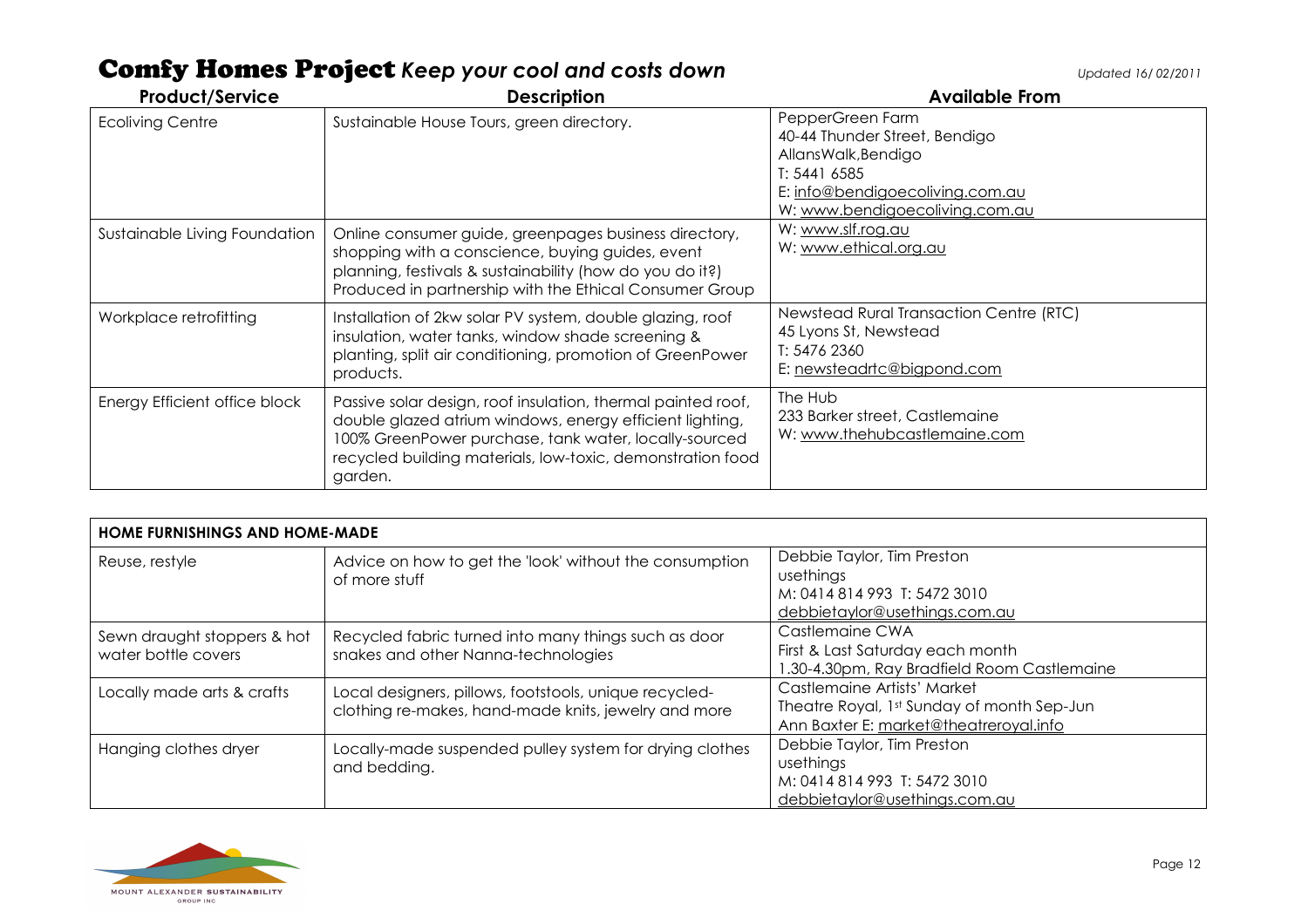| <b>Product/Service</b>      | <b>Description</b>                                                                                                    | <b>Available From</b>                                      |
|-----------------------------|-----------------------------------------------------------------------------------------------------------------------|------------------------------------------------------------|
| Castlemaine Artists' Market | Monthly, 10-4 (closed July to August), locally hand-made<br>clothes, art & craft from recycled or reclaimed materials | Theatre Royal<br>Hargraves St, Castlemaine<br>T: 5472 1196 |

| <b>OTHER USEFUL LINKS</b>                          |                                                                                                                                                                                                                                                                                                                               |                                |
|----------------------------------------------------|-------------------------------------------------------------------------------------------------------------------------------------------------------------------------------------------------------------------------------------------------------------------------------------------------------------------------------|--------------------------------|
| Directories for sustainable<br>services & products | www.ecospecifier.org<br>www.makeyourhomegreen.vic.gov.au                                                                                                                                                                                                                                                                      |                                |
|                                                    | www.thegreendirectory.com.au                                                                                                                                                                                                                                                                                                  |                                |
|                                                    | www.ecodirectory.com.au                                                                                                                                                                                                                                                                                                       |                                |
|                                                    | www.thegreenpages.com.au                                                                                                                                                                                                                                                                                                      |                                |
|                                                    | www.begreen.com.au                                                                                                                                                                                                                                                                                                            |                                |
| Other useful websites                              | A sustainability resource guide featuring info, news and<br>updates for households, educators, businesses and<br>government.                                                                                                                                                                                                  | www.resourcesmart.vic.gov.au   |
|                                                    | Accredited GreenPower for your home and work,<br>including green gas options.                                                                                                                                                                                                                                                 | www.greenpower.gov.au          |
|                                                    | Department of Sustainability and Environment                                                                                                                                                                                                                                                                                  | www.dse.vic.gov.au             |
|                                                    | Energy efficient home electronics                                                                                                                                                                                                                                                                                             | www.energystar.gov.au          |
|                                                    | Energy ratings of appliances                                                                                                                                                                                                                                                                                                  | www.energyrating.gov.au        |
|                                                    | Water ratings of appliances/Water Efficiency Labeling and<br>Standards (WELS scheme)                                                                                                                                                                                                                                          | www.waterrating.gov.au         |
|                                                    | Planet Ark and Sensis 'Recycling Near You' website. You<br>can search for local recycling information either by<br>Council area or product                                                                                                                                                                                    | www.recyclingnearyou.com.au    |
| Green-It-Yourself                                  | GIYers are the new DIYers. GIYers are doing green jobs for<br>themselves - they are draft-proofing, shading windows,<br>setting up worm farms and fixing drip drip drip dripping<br>taps. This website suggests that GIY is not about reading. It<br>is about watching. It is mostly video, with some bits of<br>casual text. | http://greenityourself.com.au/ |